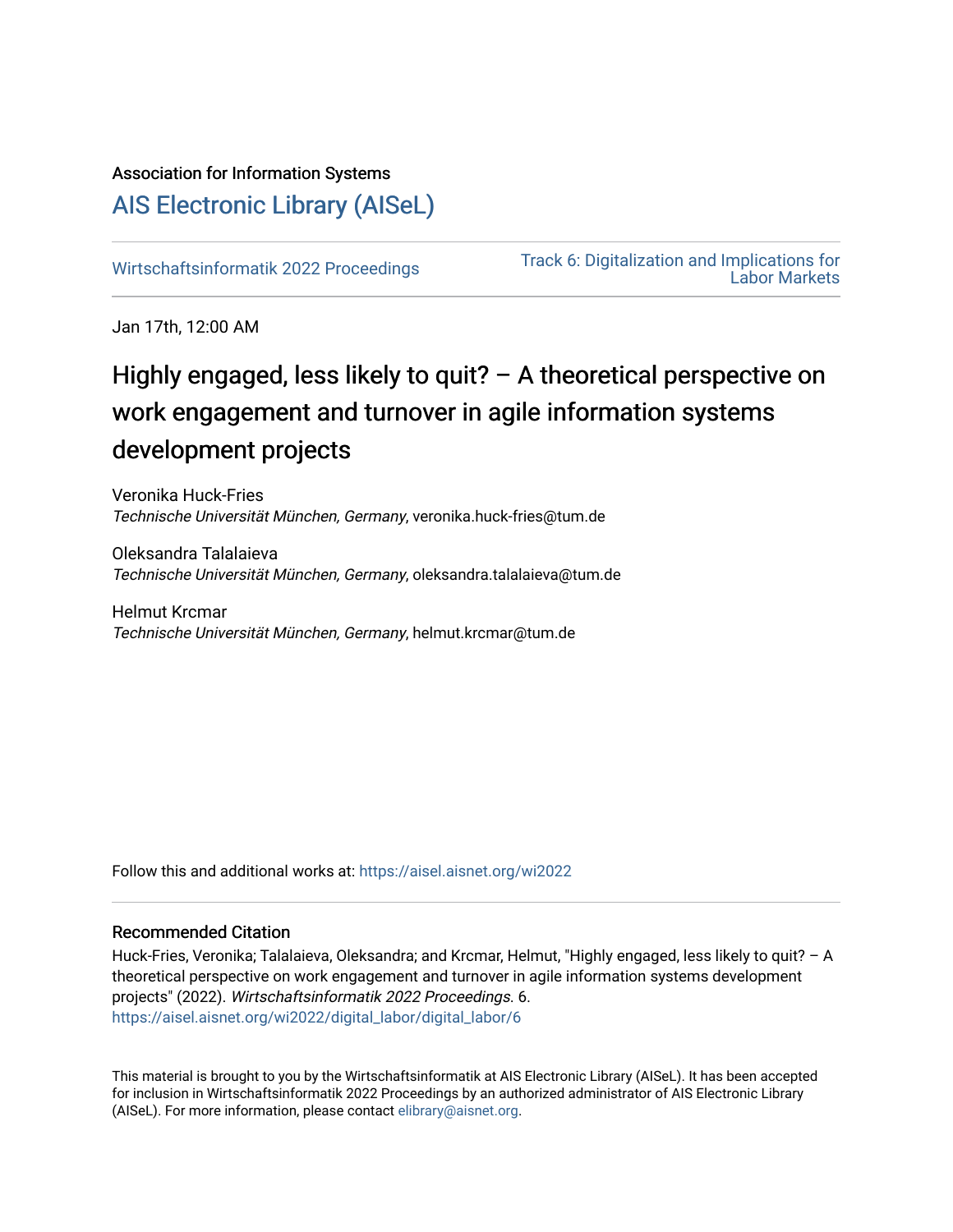# **Highly engaged, less likely to quit? – A theoretical perspective on work engagement and turnover in agile information systems development projects**

Veronika Huck-Fries<sup>1</sup>, Oleksandra Talalaieva<sup>1</sup>, and Helmut Krcmar<sup>1</sup>

<sup>1</sup> Technical University of Munich, Research Group Krcmar, Garching, Germany {veronika.huck-fries,oleksandra.talalaieva,helmut.krcmar}@tum.de

**Abstract.** Agile information systems development (ISD) has become a popular way to manage IT projects. One of the key claims of agile ISD is to increase employees' work outcomes. At the same time, organizations increasingly struggle to gain and retain qualified IT professionals. Aim of this research is to understand how agile practices influence employees' work engagement and, as a result, their turnover intention. In order to gain empirical evidence, we propose a theoretical model based on the conservation of resources theory. Practical and theoretical implications demonstrate what conclusions can be made regarding the influence of agile ISD on resources, work engagement and intention to quit and what companies can do to retain their IT employees in ISD projects.

**Keywords:** agile information systems development, work engagement, voluntary turnover, IT workforce

#### **1 Introduction**

20% to 28% of Information Technology (IT) projects failed because of turnover of IT professionals in 2012 in the U.S., Canada, Germany, France and United Kingdom [1]. By hitting 13% of turnovers in 2017, IT branch had the highest turnover rate in comparison to retail, media and professional services [2]. With a turnover of IT professional, some implications like delaying deadlines, additional costs and bad project performance are likely to arise [1].

Work engagement has been identified as a decisive factor in order to attract and retain professionals and thus reduce costs of voluntary turnover [3]. Consequently, there is an increased need to study IS-practices that acknowledge both organizational and people sides and examine factors that have a positive impact on work engagement. The agile approach addresses these challenges by emphasizing an evolutionary process [4], influencing not only job characteristics but also the individual's values [5]. Agile practices make people more motivated and satisfied at work [6]. They have been found to foster communication [7] and encourage perceived meaningfulness as well as job autonomy [8]. [9] further found that "agile methods increased trust by increasing transparency, accountability …, knowledge sharing and feedback" [9]. Due to these

<sup>17</sup>th International Conference on Wirtschaftsinformatik, February 2022, Nürnberg, Germany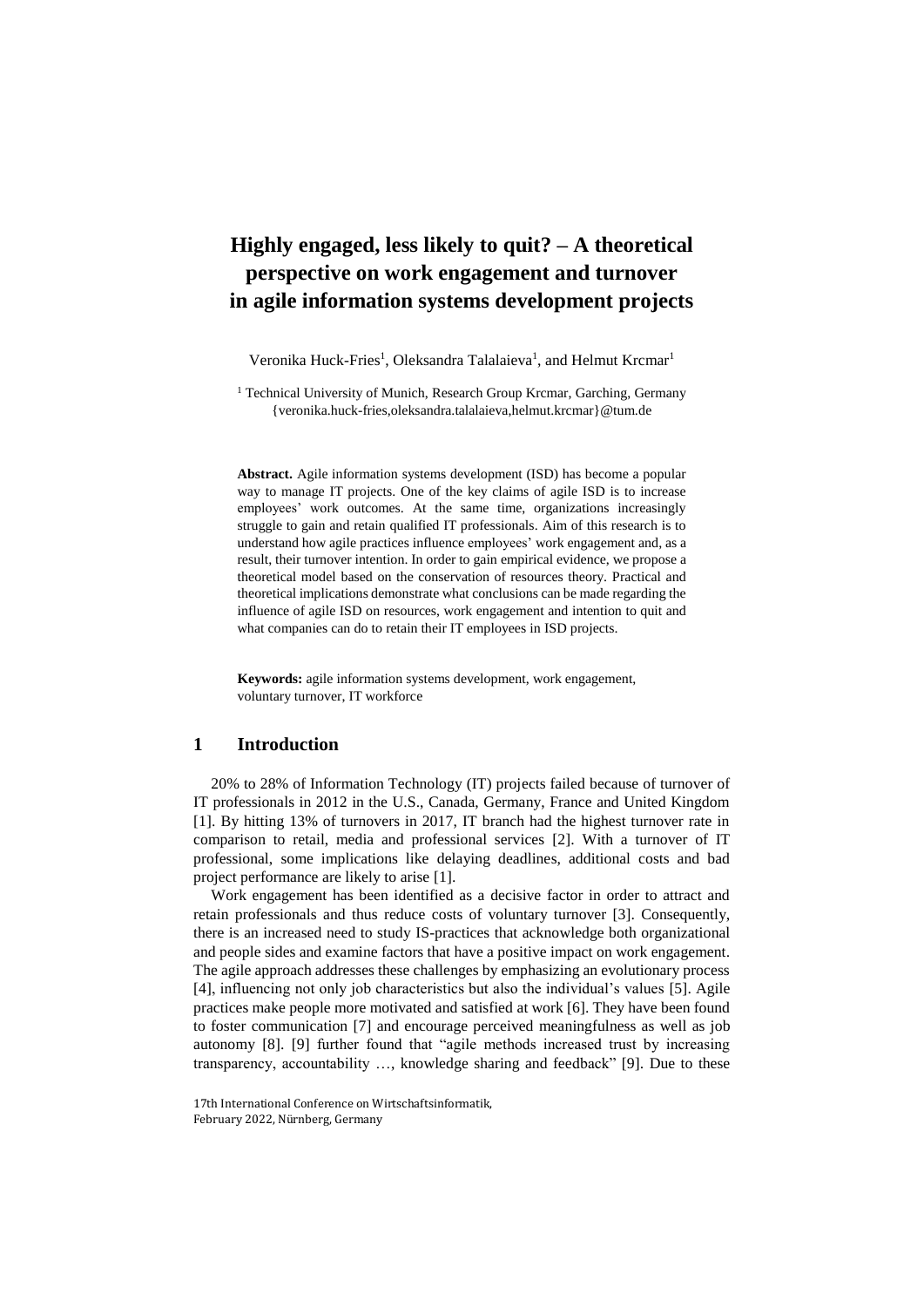positive effects addressing prevailing challenges, agile practices have become an increasingly preferred alternative to traditional practices and are applied in companies of all sizes and industries [10, 11]. Hence, the following research question guides our work: *What is the effect of agile practices on IS professionals' turnover intention?*

This research contributes to theory and practice by, first, extending existing knowledge on antecedents of IT professionals' turnover [e.g. 12, 13, 14] through the lens of agile practices. Second, we link earlier research on agile practices and work outcomes [5, 15] by empirically and theoretically investigating this relationship. Third, we contribute to the lack of the theoretical core in agile ISD [16, 17]. By this theoretical conceptualization, we work to provide a foundation for future studies examining antecedents and consequences of work engagement in the context of IT workforce.

Our paper proceeds as follows. In section 2, our research model and hypotheses is presented. Section 3 gives an overview of the agenda for data collection. Section 4 provides suggestions for future research and the conclusion.

#### **2 Research Model and Hypotheses**

In this research, we define agile practices as "the continual readiness of an ISD method to rapidly or inherently create change, proactively or reactively embrace change, and learn from change while contributing to perceived customer value (economy, quality, and simplicity) through its collective components and relationships with its environment" [18]. The research model is based on conservation of resources theory (COR) [19]. COR theory states that people are motivated to protect their resources and acquire new resources, which are valuable to an individual. Stress occurs because of a threat of loss of these resources, an actual loss of them or their inadequacy to meet certain demands. An assumption is that a loss spiral can start with stresses regarding well-being (e.g. job satisfaction, work engagement). This spiral can accelerate and result in a turnover of employee [20]. In this case, turnover is a method to minimize the loss of resources while confronting with stress. The extent of agile ISD use is presented as directly affecting resources and turnover intention. Figure 1 shows these relationships.



**Figure 1.** Research Model

Agile ISD provides constant feedback, autonomy, and flexibility for team members [21] and relies on self-organizing principles. This enables employees to flexible design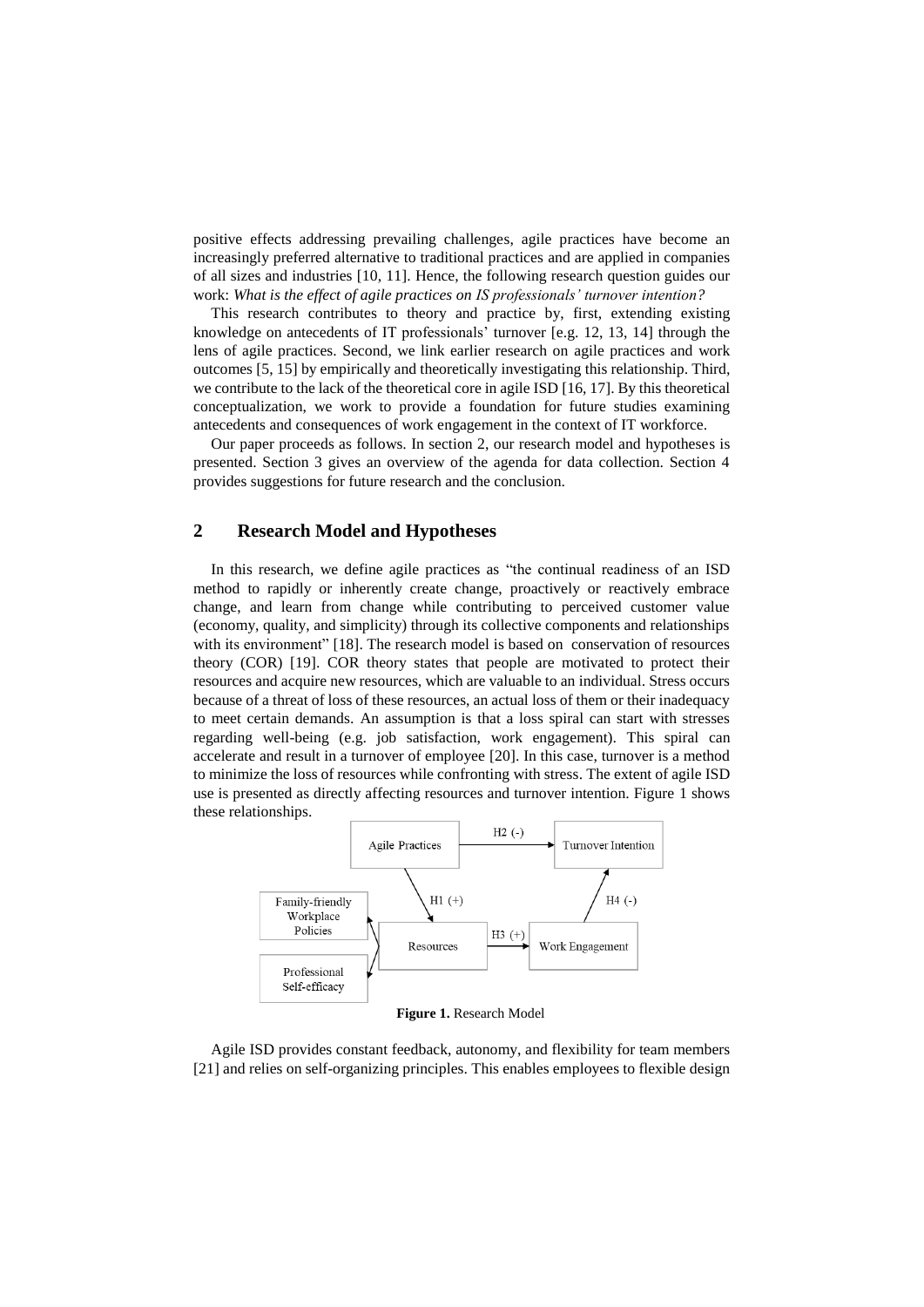their work environment. [22] found that high levels of self-efficacy are well maintained by agile methodologies. We thus hypothesize: *The extent of agile ISD use positively influences family-friendly workplace policies (H1a)* and *The extent of agile ISD use positively influences professional self-efficacy (H1b)*. Agile ISD claims to value people over processes and strives for a high amount of interaction among team members [23, 24], which enables professionals to establish familiar and strong relationships at work. Agile ISD increases organizational commitment of team members [25], which acts as a key predictor of voluntary turnover of IS professionals [26]. Hence, we suggest: *The extent of agile ISD use negatively influencesturnover intention (H2).* Work engagement theory [27] suggests that job resources, such as family-friendly workplace policies and professional self-efficacy, make people more motivated at work and therefore increase their work engagement. As well, they have been found to increase affective commitment to the organization [26]. Therefore, we suggest: *Higher perception of a) family-friendly workplace policies and b) professional self-efficacy positively influence work engagement (H3).* Finally, there is evidence indicating positive relationship between work engagement and turnover intention [3]. Hence, we argue: *The level of work engagement negatively influences turnover intention (H4).*

## **3 Agenda for Data Collection**



**Figure 2.** Overview of main phases of research

In this research, we investigate the relationship between agile practices and IS professionals' turnover intention. We use a quantitative approach with survey data to gather insights, and empirically validate our theoretical model using structural equation modeling [28].

#### **3.1 Completed Work: Pre-study**

**Study Sample.** For this pre-study, we surveyed 24 fellow students and full-time workers in IT companies anonymously.

**Measures.** To measure the extent of the applied agile ISD practices, we used scales from [15]. Family-friendly workplace policies were measured using a five item scale of [29]. Professional efficacy was measured using a four item scale of [30]. Work engagement (WE) was assessed with the short form of the Utrecht Work Engagement Scale by [31], using a 7-point frequency rating scale from 1 (never) to 7 (always). Turnover intention's five-item scale was taken from [32]. All items were available in English and have been translated in German.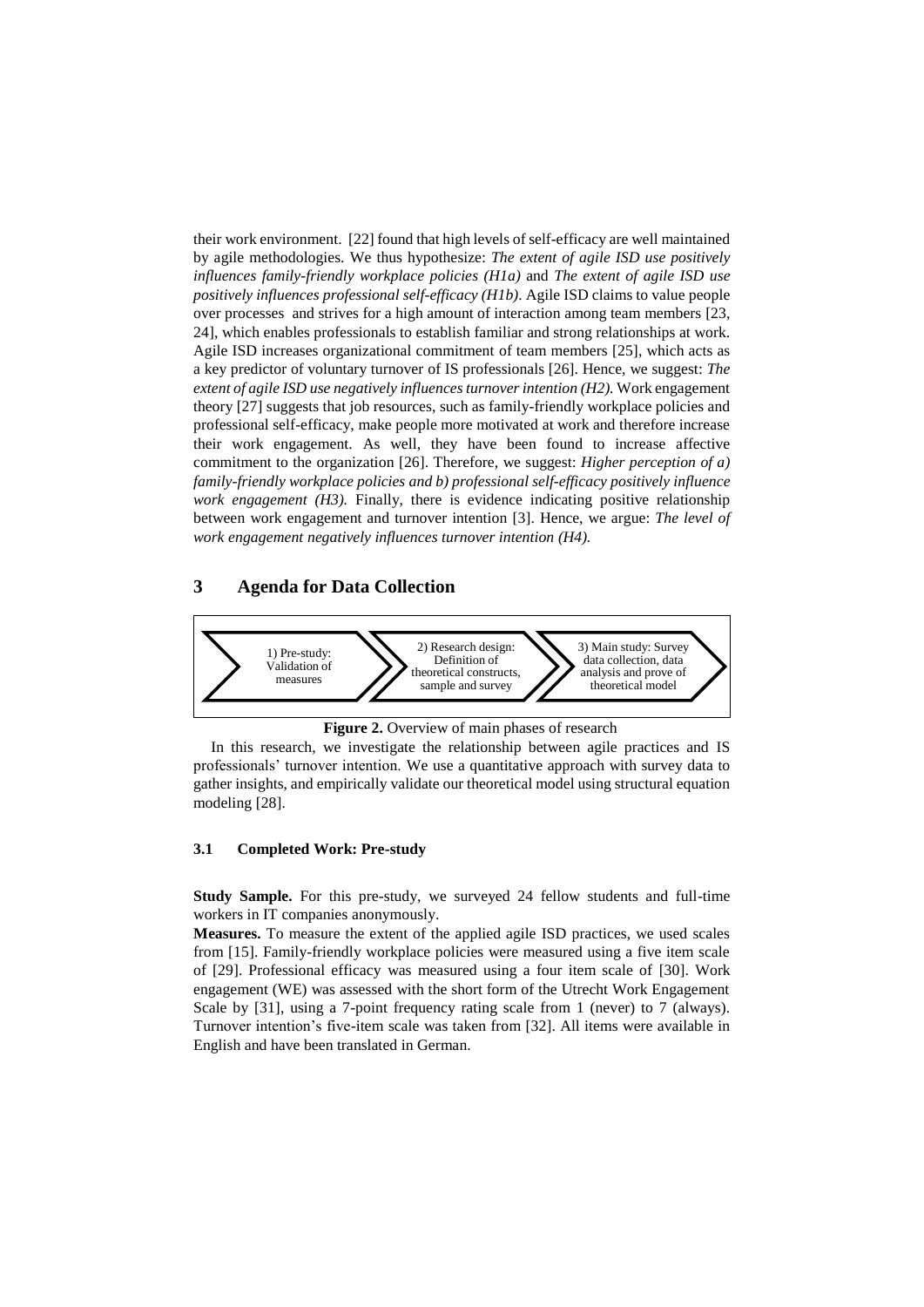**Preliminary Results.** We used SPSS AMOS 26 to accomplish a first-order confirmatory factor analysis (CFA) in order to assess the construct validity of reflectively measured latent dimensions of resources: family-friendly workplace policies and self-efficacy. Table 1 presents CFA factor loadings for the constructs.

| <b>Construct</b>   | <b>Item</b>   | <b>First-order CFA</b> |
|--------------------|---------------|------------------------|
| Family-friendly    | FFWP_FFWP2r_1 | 0.978                  |
| workplace policies | FFWP FFWP3r 1 | 0.922                  |
|                    | FFWP_FFWP4r_1 | 0.697                  |
|                    | FFWP_FFWP5r_1 | 0.701                  |
| Self-efficacy      | WLII PE1r 1   | 0.832                  |
|                    | WLII PE2r 1   | 0.837                  |
|                    | WLII_PE3r_1   | 0.873                  |
|                    | WLII PE4r 1   | 0.829                  |
|                    | TRA TRA3r 1   | 0.835                  |

#### **3.2 Future Work: Research Design and Main Study**

Based on the results of our pre-study, we intend to conduct a cross-sectional survey among full-time IT professionals within our main study. Our research design includes the following theoretical constructs: family-friendly workplace policies, professional self-efficacy, agile practices, work engagement (independent variables) and turnover intention (dependent variable). We will include the following control variables: function in the company, work experience overall, experience in working agile, and general project characteristics, like the number of parallel projects, project size, project duration and project success [33]. In the third phase of this research, the main study will take place (see table 2).

| Stage 1) | Data collection (snowball technique): survey among IT<br>professionals (full-time employment relationship) |
|----------|------------------------------------------------------------------------------------------------------------|
| Stage 2) | Data cleaning: item recoding, missing values, common<br>method bias                                        |
| Stage 3) | Data analysis: structural equation modeling, test of<br>measurement model, test of structural model        |
| Stage 4) | Prove of theoretical model: confirm or reject hypotheses                                                   |

**Table 2.** Overview of main phases of research

## **4 Suggestions for Future Research and Conclusion**

Our research contributes to existing theory of agile ISD and work outcomes of IS professionals. Thereby, we perceive theory as a "statement of concepts and their interrelationships that shows how and/or why a phenomenon occurs" [34].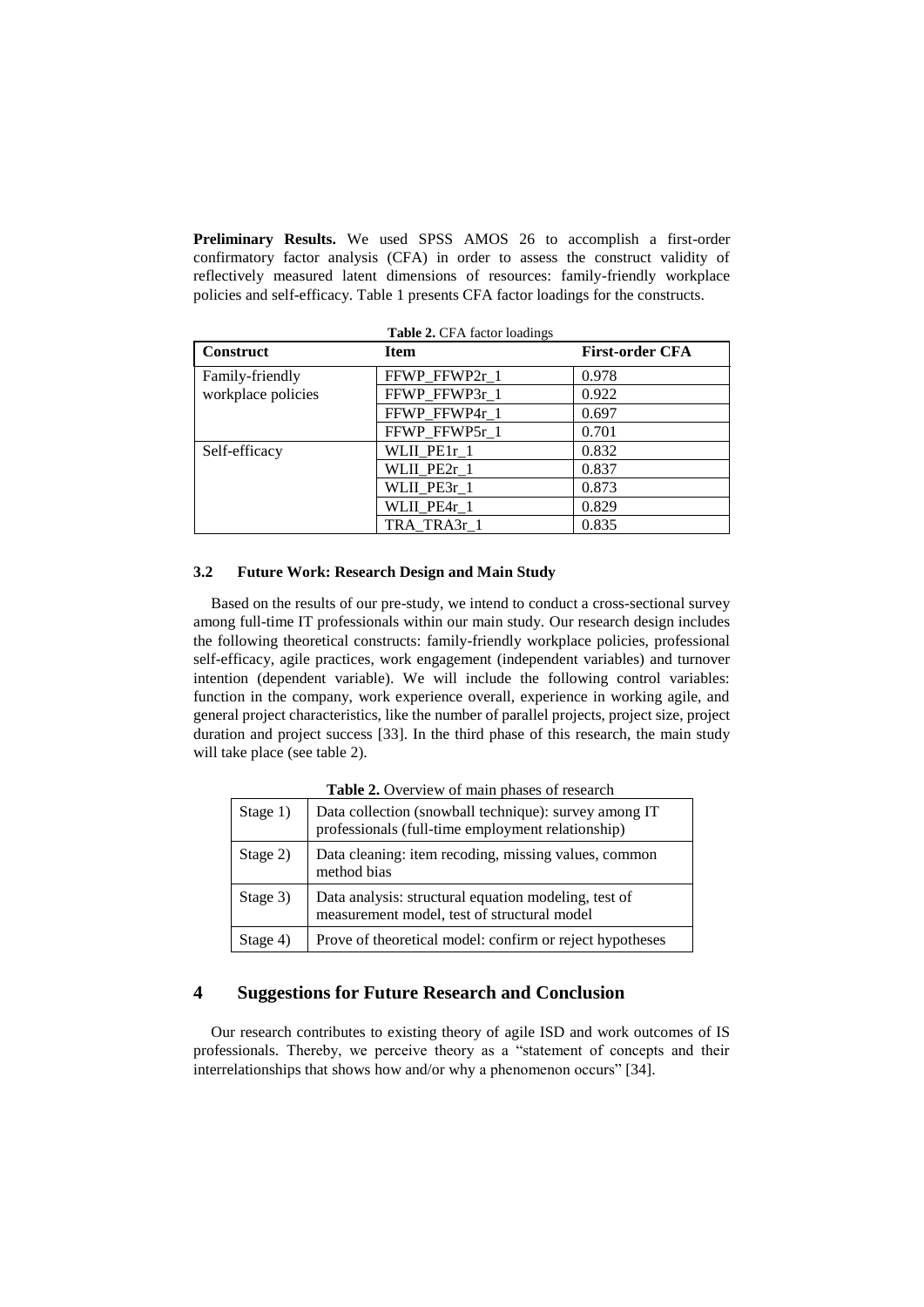Firstly, this study theorizes that agile ISD positively influences the desire of IT workers to quit an organization, contributing to earlier research on voluntary turnover of IS professionals [e.g. 12, 13, 14]. We propose that a high level of work engagement lessens the likelihood of quitting the organization. Engaged employees feel safer and have no need to quit an organization and seek for job alternatives. They are more enthusiastic about their job and feel a higher level of energy. As well, the current study contributes to general literature [35] about the negative effect of work engagement on turnover intention. Future research might investigate how work engagement influences professionals' intention to return to their former employer, as proposed by [13]. Furthermore, future studies on other IS professionals, such as IT road warriors [36, 37], might provide useful insights on the relationship between work engagement and voluntary turnover.

Secondly, we link earlier research on agile practices and work outcomes [5, 15] by empirically and theoretically investigating this relationship. In our model, we argue that agile practices increase team members' work engagement, which is consistent with earlier research on job satisfaction [15] and motivation [5]. In this research, we extend the agile ISD literature and literature on the IT workforce beyond job satisfaction, which has traditionally been a key concern in the IS literature [15, 38-40]. Future studies might examine how agile practices affect different roles of team members, such as project managers. The role of project managers remains unexplored so far [41], and insights into their engagement at work might provide insights for successfully running IT projects. In addition, [42] found evidence that developers' stress varies among different stages of ISD projects; future research might thus investigate team members' work engagement from a longitudinal perspective.

Thirdly, we contribute to the lack of the theoretical core in agile ISD. While agile practices are commonly applied in organizations [43], researchers increasingly call for gathering empirical evidence on agile ISD [16, 17]. This research answers this call by providing insights into the so important "people factor" in agile ISD [23].

From a practical perspective, resources have a significant value in the hypothesized process that may lead to low level of work engagement and intention to quit the organization, enhancing those resources might be sufficient way to retain IT professionals in organizations. Human resource development managers can focus on job satisfaction and motivation of IT employees. One of the things that can improve them is to consider worker's welfare when creating important rules and policies. As already stated in the prior research, some of the IT professionals in ISD projects work on weekends because they need to accomplish tasks that were not initially assigned to them. Good policies ensure that no personal issues will reduce the level of productivity at work and help people balance work and family lives without stress.

In summary, this paper contributes to literature on agile ISD and IT workforce by proposing a positive influence of agile ISD on resources like rewards and self-efficacy and by revealing how enhancing of resources might positively affect work engagement, which in turn is supposed to be negatively related to the turnover intention of IT workers.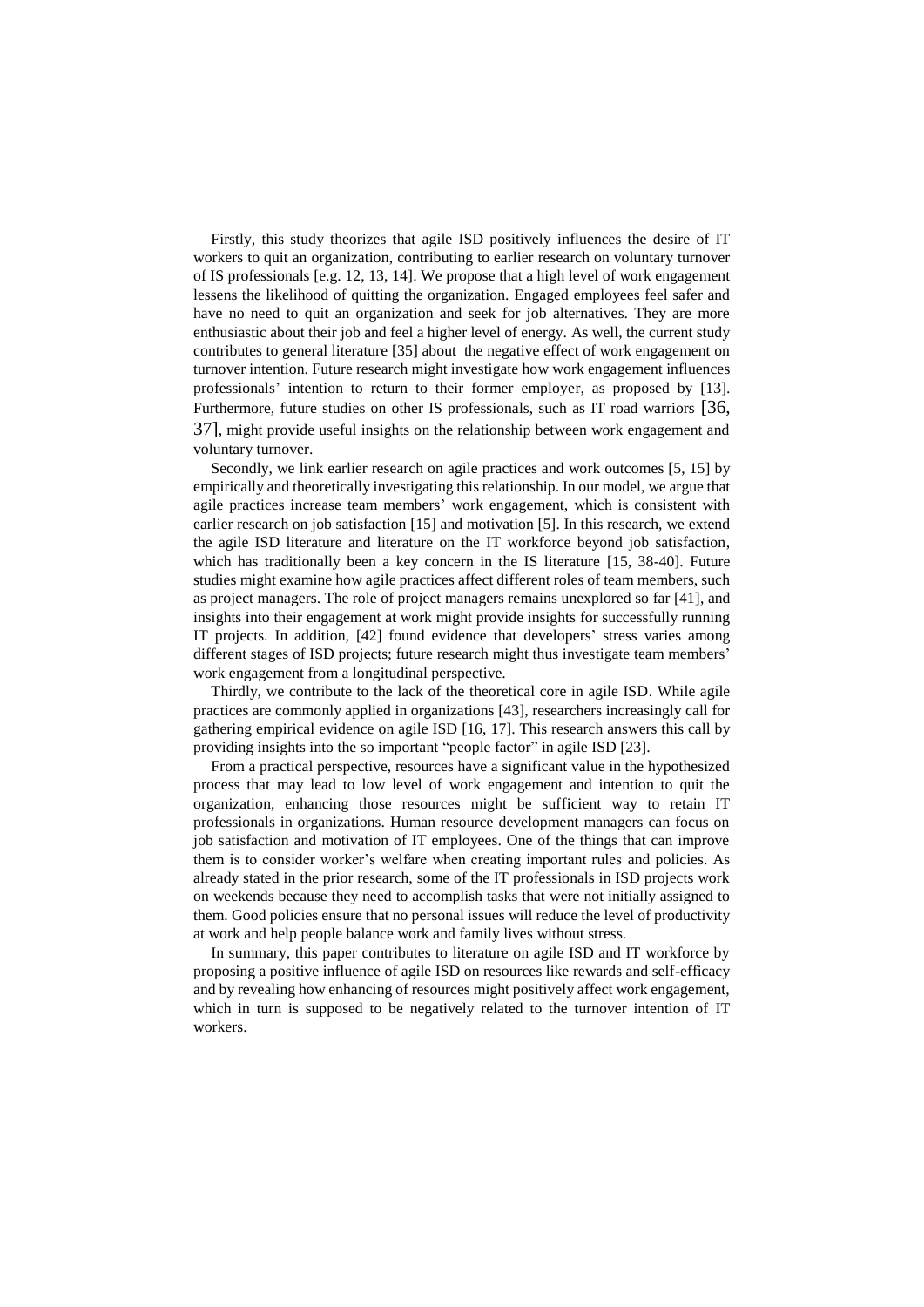#### **References**

- 1. Pee, L.G., et al.:Mitigating the impact of member turnover in information systems development projects. IEEE Transactions on Engineering Management, 61(4), 702- 716 (2014).
- 2. LinkedIn. LinkedIn reveals the latest talent turnover trends. [https://news.linkedin.com/2018/3/linkedin-data-analysis-reveals-the-latest-talent](https://news.linkedin.com/2018/3/linkedin-data-analysis-reveals-the-latest-talent-turnover-trends)[turnover-trends](https://news.linkedin.com/2018/3/linkedin-data-analysis-reveals-the-latest-talent-turnover-trends) [Assessed: 2020-03-31
- 3. Halbesleben, J.R.B. and A.R. Wheeler:The relative roles of engagement and embeddedness in predicting job performance and intention to leave. Work and Stress, 22(3), 242-256 (2008).
- 4. Dybå, T. and T. Dingsøyr:Empirical studies of agile software development: A systematic review. Information and Software Technology, 50(9-10), 833-859 (2008).
- 5. Tessem, B. and F. Maurer: Job Satisfaction and Motivation in a Large Agile Team. In: International Conference on Extreme Programming and Agile Processes in Software Engineering, pp. 54-61. Springer, 2007.
- 6. Tripp, J.F. and C.K. Riemenschneider, Toward an Understanding of Job Satisfaction on Agile Teams: Agile Development as Work Redesign, in 2014 47th Hawaii International Conference on System Sciences. 2014. p. 3993-4002.
- 7. Pikkarainen, M., et al.:The impact of agile practices on communication in software development. Empirical Software Engineering, 13(3), 303-337 (2008).
- 8. Huck-Fries, V., et al.: The Role of Work Engagement in Agile Software Development: Investigating Job Demands and Job Resources. In: Proceedings of the 52nd Hawaii International Conference on System Sciences, 2019.
- 9. McHugh, O., K. Conboy, and M. Lang:Agile practices: The impact on trust in software project teams. IEEE Software, 29(3), 71-76 (2012).
- 10. Lee, G. and W. Xia:Toward Agile: An Integrated Analysis of Quantitative and Qualitative Field Data on Software Development Agility. MIS Quarterly, 34(1), 87- 114 (2010).
- 11. Lalsing, V., S. Kishnah, and S. Pudaruth:People factors in agile software development and project management. International Journal of Software Engineering & Applications, 3(1), 117 (2012).
- 12. Maier, C., et al.:Who really quits?: A longitudinal analysis of voluntary turnover among IT personnel. ACM SIGMIS Database: the DATABASE for Advances in Information Systems, 46(4), 26-47 (2015).
- 13. Maier, C., et al.:Turnback intention: an analysis of the drivers of IT professionals' intention to return to a former employer. MIS Quarterly, 1-58 (2020).
- 14. Eckhardt, A., et al.:The effect of personality on IT personnel's job-related attitudes: Establishing a dispositional model of turnover intention across IT job types. Journal of Information Technology, 31(1), 48-66 (2016).
- 15. Tripp, J., C. Riemenschneider, and J. Thatcher:Job Satisfaction in Agile Development Teams: Agile Development as Work Redesign. Journal of the Association for Information Systems, 17(4), 267 (2016).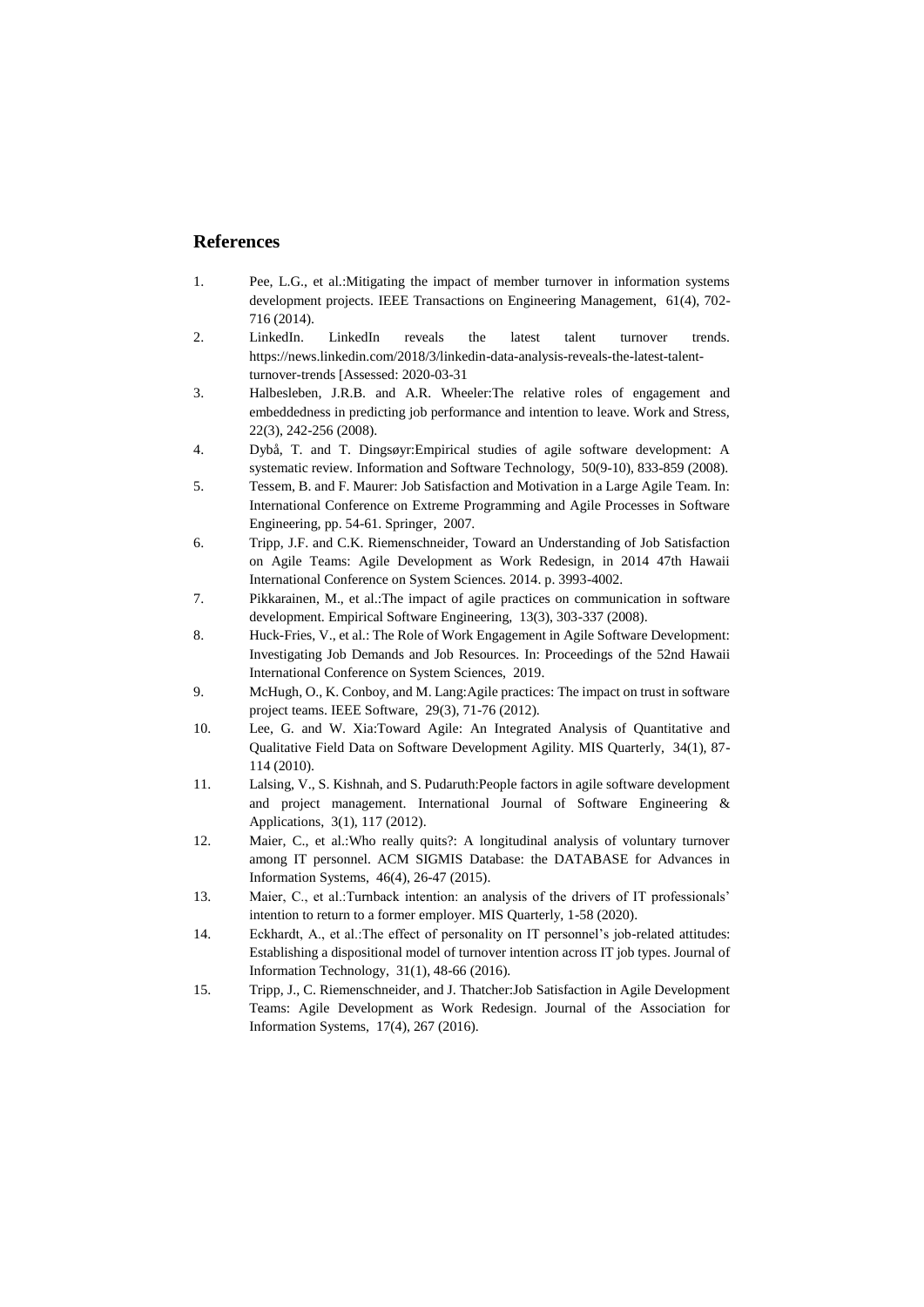- 16. Tripp, J.: Thoughts on Current and Future Research on Agile and Lean: Ensuring Relevance and Rigor. In: Hawaii International Conference on System Sciences, pp. 5465-5472. Hawaii 2018.
- 17. Erickson, J., K. Lyytinen, and S. Keng:Agile Modeling, Agile Software Development, and Extreme Programming: The State of Research. Journal of Database Management, 16(4), 88–100 (2005).
- 18. Conboy, K.:Agility from first principles: Reconstructing the concept of agility in information systems development. Information Systems Research, 20(3), 329-354 (2009).
- 19. Hobfoll, S.E.:Conservation of resources: A new attempt at conceptualizing stress. American Psychologist, 44(3), 513-524 (1989).
- 20. T. W. Lee, T.R.M.:an Alternative Approach: the Unfolding Model of Voluntary Employee Turnover. Academy of Management Review, 19(1), 51-89 (1994).
- 21. Williams, L. and A. Cockburn:Guest Editors' Introduction: Agile Software Development: It's about Feedback and Change. Computer, 36(6), 39-43 (2003).
- 22. Whitworth, E. and R. Biddle: Motivation and cohesion in agile teams. In: International Conference on Extreme Programming and Agile Processes in Software Engineering, pp. 62-69. Springer, 2007.
- 23. Cockburn, A. and J. Highsmith:Agile software development, the people factor. Computer, 34(11), 131-133 (2001).
- 24. Agile Alliance. Manifesto for agile software development. [www.agilemanifesto.org](http://www.agilemanifesto.org/) [Assessed: June 30th 2020]
- 25. Prommegger, B., et al.: Agile and Attached The Impact of Agile Software Development on IS Professionals' Organizational Commitment. In: Jahrestagung Wirtschaftsinformatik, Siegen 2018.
- 26. Armstrong, D.J., N.G. Brooks, and C.K. Riemenschneider:Exhaustion from information system career experience: Implications for turn-away intention. MIS Quarterly: Management Information Systems, 39(3), 713-727 (2015).
- 27. Bakker, A.B. and E. Demerouti, Job Demands–Resources Theory, in Wellbeing: A Complete Reference Guide, Volume III, Work and Wellbeing, C.L. Cooper and P.Y. Chen, Editors. 2014, Wiley-Blackwell.
- 28. Hair, J.F., et al.: Partial Least Squares Strukturgleichungsmodellierung (PLS-SEM). Second edition ed., Verlag Franz Vahlen GmbH, München 2017
- 29. Adams, G.A., L.A. King, and D.W. King:Relationships of job and family involvement, family social support, and work-family conflict with job and life satisfaction. Journal of Applied Psychology, 81(4), 411-420 (1996).
- 30. Schaufeli, W.B. and M. Salanova:Efficacy or inefficacy, that's the question: Burnout and work engagement, and their relationships with efficacy beliefs. Anxiety, stress, and coping, 20(2), 177-196 (2007).
- 31. Schaufeli, W.B., A.B. Bakker, and M. Salanova:The Measurement of Work Engagement With a Short Questionnaire. Educational and psychological measurement, 66(4), 701–716 (2016).
- 32. Jung, H.S. and H.H. Yoon:The effects of organizational service orientation on person– organization fit and turnover intent. The Service Industries Journal, 33(1), 7-29 (2013).